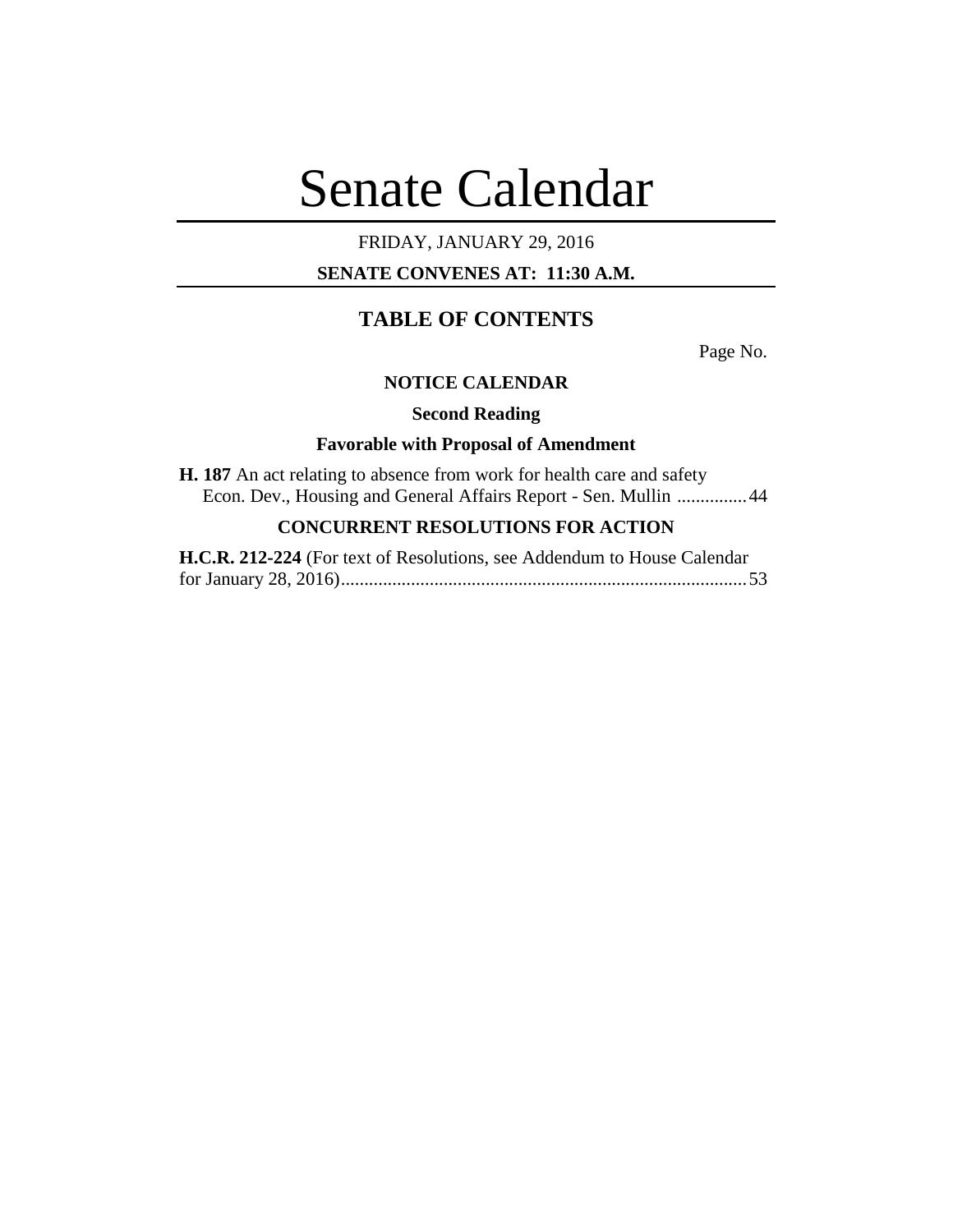#### **ORDERS OF THE DAY**

#### **NOTICE CALENDAR**

#### **Second Reading**

#### **Favorable with Proposal of Amendment**

#### **H. 187.**

An act relating to absence from work for health care and safety.

# **Reported favorably with recommendation of proposal of amendment by Senator Mullin for the Committee on Economic Development, Housing & General Affairs.**

The Committee recommends that the Senate propose to the House to amend the bill by striking out all after the enacting clause and inserting in lieu thereof the following:

#### Sec. 1. FINDINGS

The General Assembly finds:

(1) According to the Vermont Department of Labor's 2013 Fringe Benefits Study, roughly one-half of all private sector employers provide some form of paid leave to their employees.

(2) Based on information provided by the 2013 Fringe Benefits Study, it is estimated that slightly less than 50 percent of private sector workers employed by companies with fewer than 20 workers have access to paid leave, while approximately 78 percent of workers employed by larger companies have access to paid leave time.

(3) Based on information provided by the 2013 Fringe Benefits Study, it is estimated that more than 60,000 working Vermonters lack access to paid leave.

## Sec. 2. PURPOSE

(a) The purpose of this act is to promote a healthier environment at work, school, and in public by ensuring that employees are provided with paid leave time for purposes of health care and safety.

(b) It is the intent of the General Assembly that:

(1) all employers doing business in or operating in the State of Vermont shall be required to provide earned sick time to their employees as provided by this act; and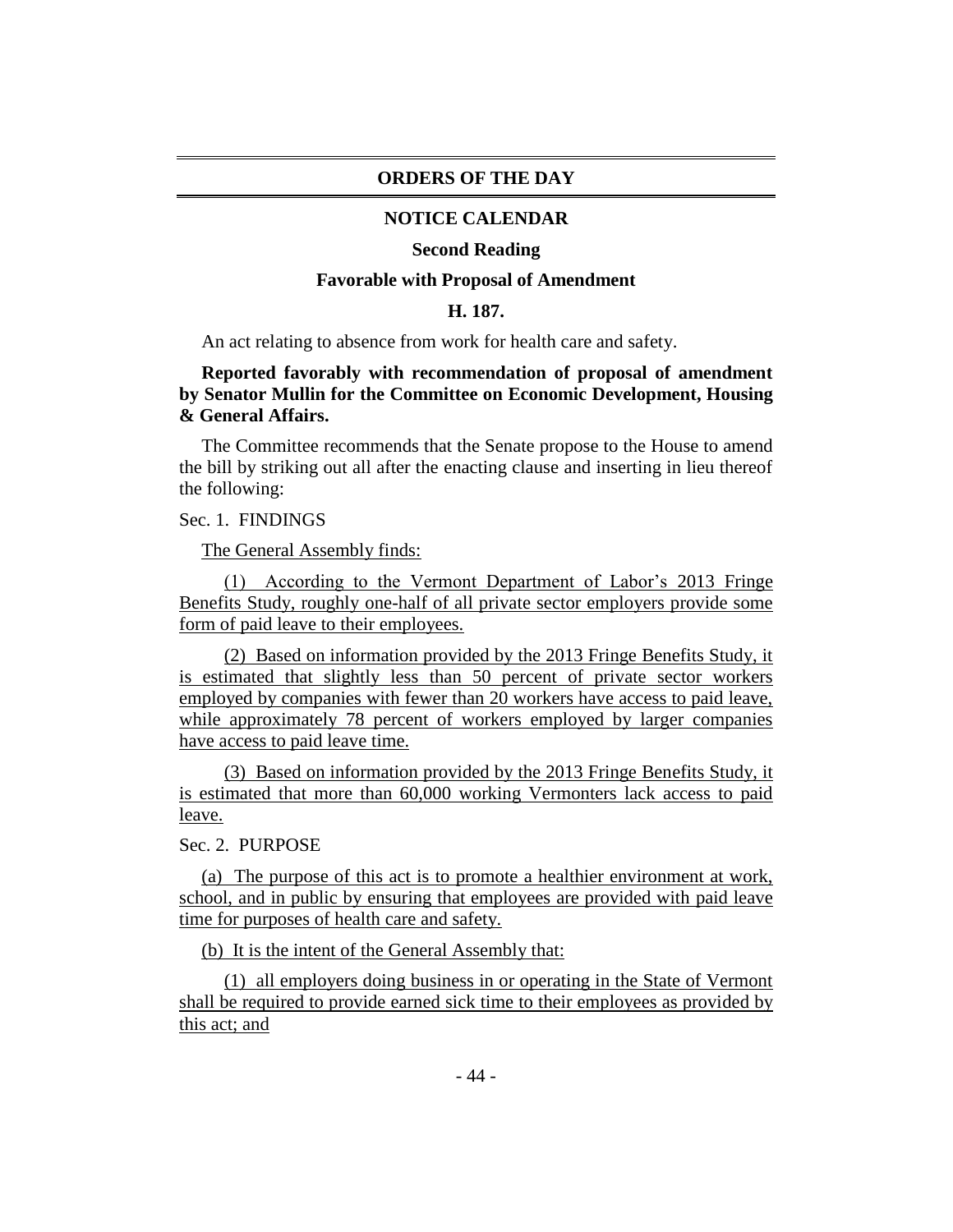(2) all bids on State-funded construction projects, including bids from out-of-state employers, shall include the cost of providing employees working on the project with earned sick time as required pursuant to this act.

Sec. 3. 21 V.S.A. § 384 is amended to read:

§ 384. EMPLOYMENT; WAGES

\* \* \*

(d) For the purposes of earned sick time, an employer shall comply with the provisions required under subchapter 4B of this chapter.

Sec. 4. 21 V.S.A. chapter 5, subchapter 4B is added to read:

Subchapter 4B. Earned Sick Time

### § 481. DEFINITIONS

As used in this subchapter:

(1) "Employer" means any individual, organization, or governmental body, partnership, association, corporation, legal representative, trustee, receiver, trustee in bankruptcy, and any common carrier by rail, motor, water, air, or express company doing business in or operating within this State.

(2) "Combined time off" means a policy wherein the employer provides time off from work for vacation, sickness, or personal reasons, and the employee has the option to use all of the leave for whatever purpose he or she chooses.

(3) "Commissioner" means the Commissioner of Labor.

(4) "Earned sick time" means discretionary time earned and accrued under the provisions of this subchapter and used by an employee to take time off from work for the purposes listed in subdivisions  $483(a)(1)$ –(5) of this subchapter.

(5) "Employee" means a person who, in consideration of direct or indirect gain or profit, is employed by an employer for an average of no less than 18 hours per week during a year. However, the term "employee" shall not include:

(A) An individual who is employed by the federal government.

(B) An individual who is employed by an employer:

(i) for 20 weeks or fewer in a calendar year; and

(ii) in a job scheduled to last 20 weeks or fewer.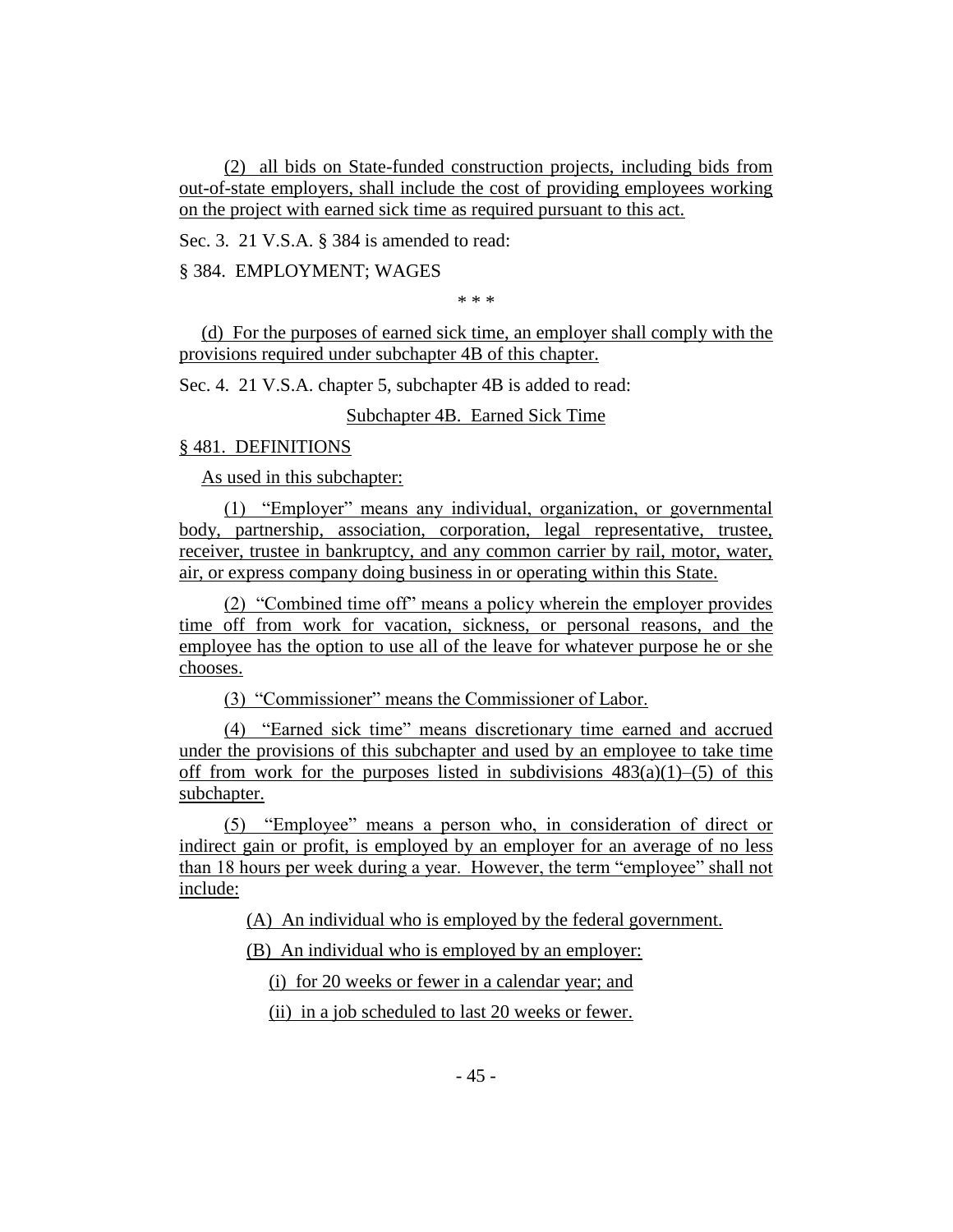(C) An individual that is employed by the State and is exempt or excluded from the State classified service pursuant to 3 V.S.A. § 311, but not an individual that is employed by the State in a temporary capacity pursuant to 3 V.S.A. § 331.

(D) An employee of a health care facility as defined in 18 V.S.A. § 9432(8) or a facility as defined in 33 V.S.A. § 7102(2) if the employee only works on a per diem or intermittent basis.

(E) An employee of a school district, supervisory district, or supervisory union as defined in 16 V.S.A. § 11 that:

(i) is employed pursuant to a school district or supervisory union policy on substitute educators as required by the Vermont Standards Board for Professional Educators Rule 5381;

(ii) is under no obligation to work a regular schedule; and

(iii) is not under contract or written agreement to provide at least one period of long-term substitute coverage which is defined as 30 or more consecutive school days in the same assignment.

(F) An individual who is under 18 years of age.

(G) An individual that is either:

(i) a sole proprietor or partner owner of an unincorporated business who is excluded from the provisions of chapter 9 of this title pursuant to subdivision  $601(14)(F)$  of this title; or

(ii) an executive officer, manager, or member of a corporation or a limited liability company for whom the Commissioner has approved an exclusion from the provisions of chapter 9 of this title pursuant to subdivision 601(14)(H) of this title.

(H) An individual that:

(i) works on a per diem or intermittent basis;

(ii) works only when he or she indicates that he or she is available

to work;

(iii) is under no obligation to work for the employer offering the work; and

(iv) has no expectation of continuing employment with the employer.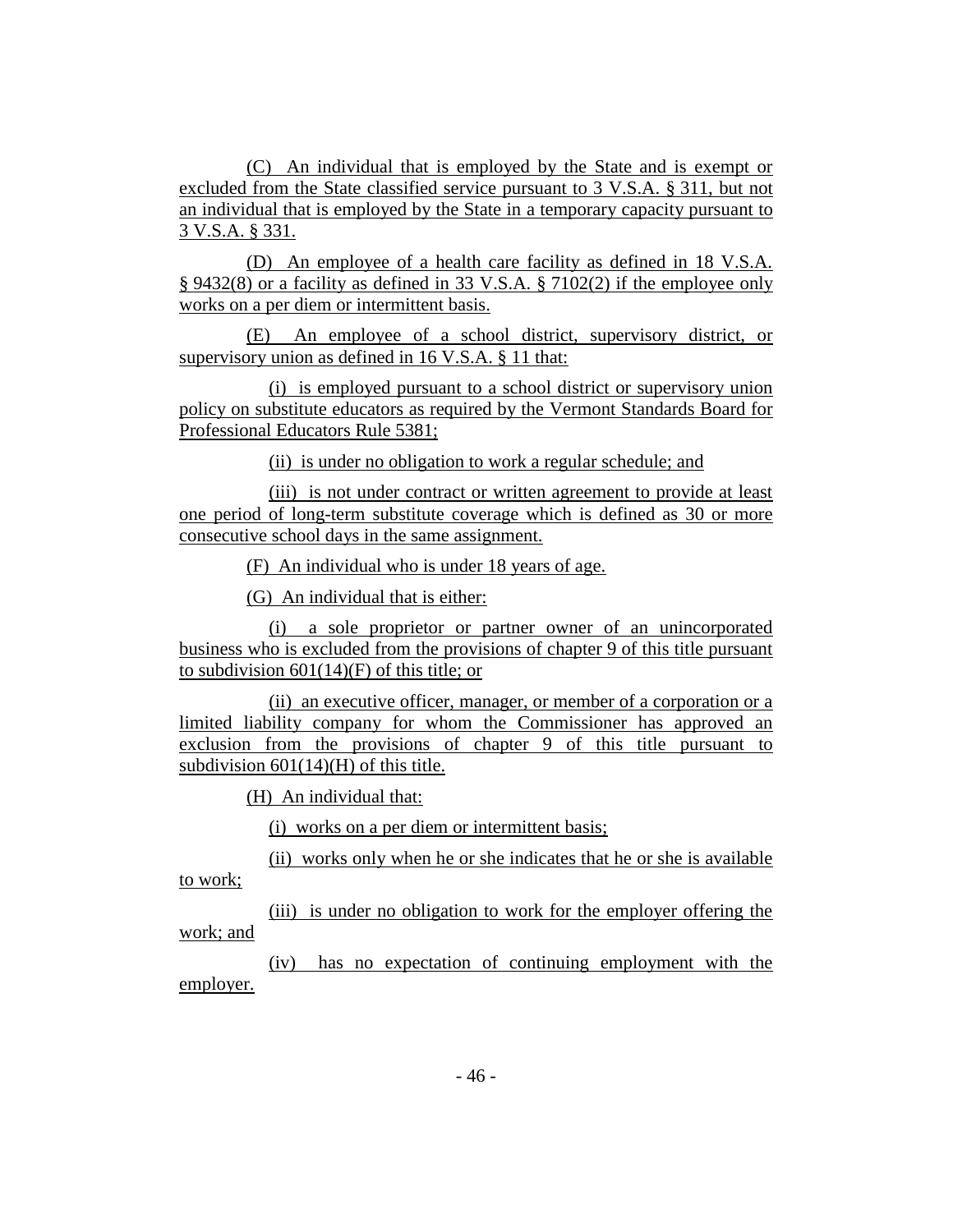(6) "Paid time off policy" means any policy under which the employer provides paid time off from work to the employee that includes a combination of one or more of the following:

(A) annual leave;

(B) combined time off;

(C) vacation leave;

(D) personal leave;

(E) sick leave; or

(F) any similar type of leave.

## § 482. EARNED SICK TIME

(a) An employee shall accrue not less than one hour of earned sick time for every 52 hours worked.

(b) An employer may require a waiting period for newly hired employees of up to one year. During this waiting period, an employee shall accrue earned sick time pursuant to this subchapter, but shall not be permitted to use the earned sick time until after he or she has completed the waiting period.

(c) An employer may:

(1) limit the amount of earned sick time accrued pursuant to this section to:

(A) from January 1, 2017 until December 31, 2018, a maximum of 24 hours in a 12-month period; and

(B) after December 31, 2018, a maximum of 40 hours in a 12-month period; or

(2) limit to 40 hours the number of hours in each workweek for which full-time employees not subject to the overtime provisions of the Federal Fair Labor Standards Act, 29 U.S.C. § 213(a)(1), may accrue earned sick time pursuant to this section.

(d)(1) Earned sick time shall be compensated at a rate that is equal to the greater of either:

(A) the normal hourly wage rate of the employee; or

(B) the minimum wage rate for an employee pursuant to section 384 of this title.

(2) Group insurance benefits shall continue during an employee's use of earned sick time at the same level and conditions that coverage would be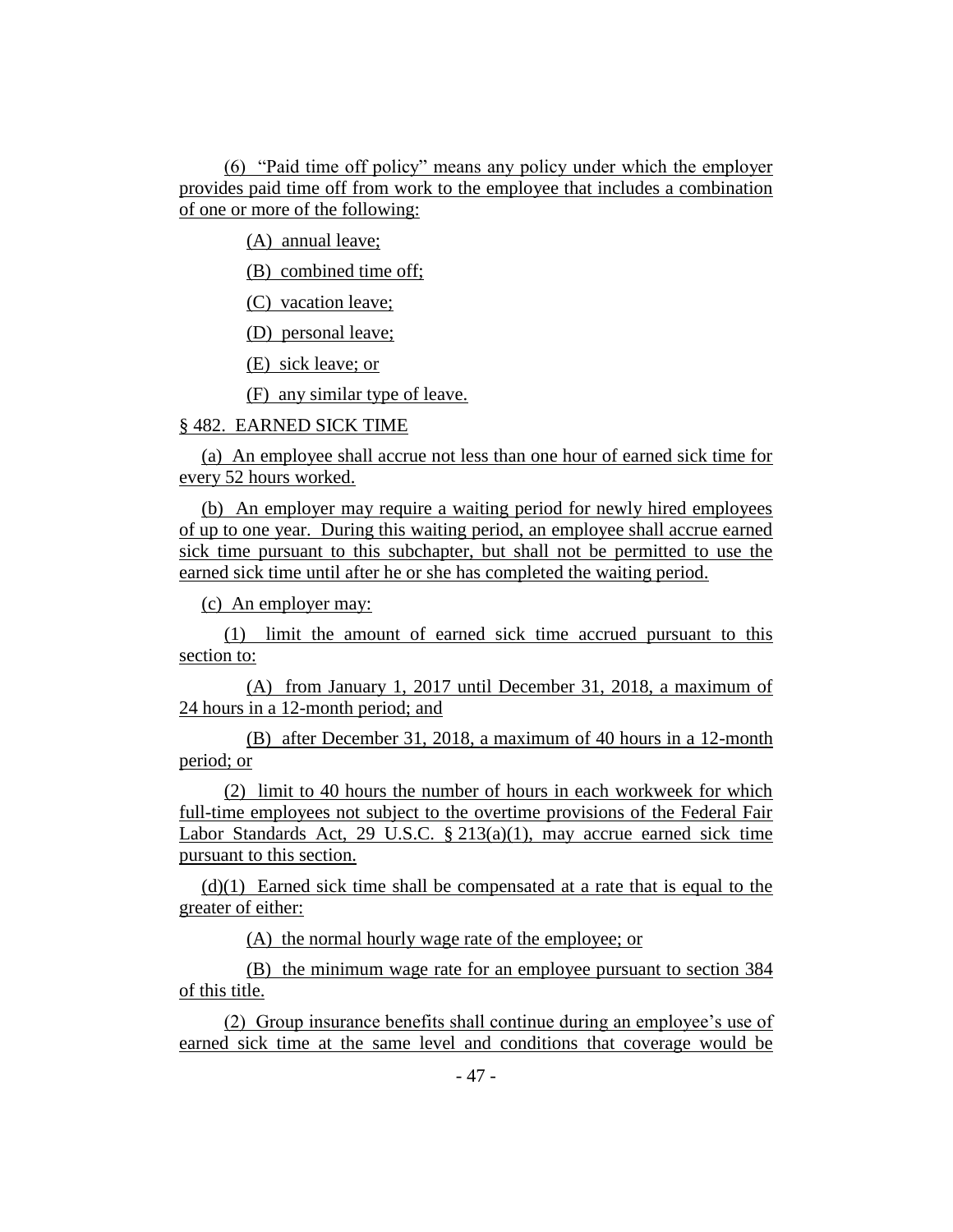provided as for normal work hours. The employer may require that the employee contribute to the cost of the benefits during the use of earned sick time at the existing rate of employee contribution.

(e) Except as otherwise provided by subsection 484(a) of this subchapter, an employer shall calculate the amount of earned sick time that an employee has accrued pursuant to this section:

(1) as it accrues during each pay period; or

(2) on a quarterly basis, provided that an employee may use earned sick time as he or she accrues it during each quarter.

# § 483. USE OF EARNED SICK TIME

(a) An employee may use earned sick time accrued pursuant to section 482 of this subchapter for any of the following reasons:

(1) The employee is ill or injured.

(2) The employee obtains professional diagnostic, preventive, routine, or therapeutic health care.

(3) The employee cares for a sick or injured parent, grandparent, spouse, child, brother, sister, parent-in-law, grandchild, or foster child, including helping that individual obtain diagnostic, preventive, routine, or therapeutic health treatment.

(4) The employee is arranging for social or legal services or obtaining medical care or counseling for the employee or for the employee's parent, grandparent, spouse, child, brother, sister, parent-in-law, grandchild, or foster child, who is a victim of domestic violence, sexual assault, or stalking or who is relocating as the result of domestic violence, sexual assault, or stalking. As used in this section, "domestic violence," "sexual assault," and "stalking" shall have the same meanings as in 15 V.S.A. § 1151.

(5) The employee cares for a parent, grandparent, spouse, child, brother, sister, parent-in-law, grandchild, or foster child, because the school or business where that individual is normally located during the employee's workday is closed for public health or safety reasons.

(b) If an employee's absence is shorter than a normal workday, the employee shall use earned sick time accrued pursuant to section 482 of this subchapter in the smallest time increments that the employer's payroll system uses to account for other absences or that the employer's paid time off policy permits. Nothing in this subsection shall be construed to require an employer to permit an employee to use earned sick time in increments that are shorter than one hour.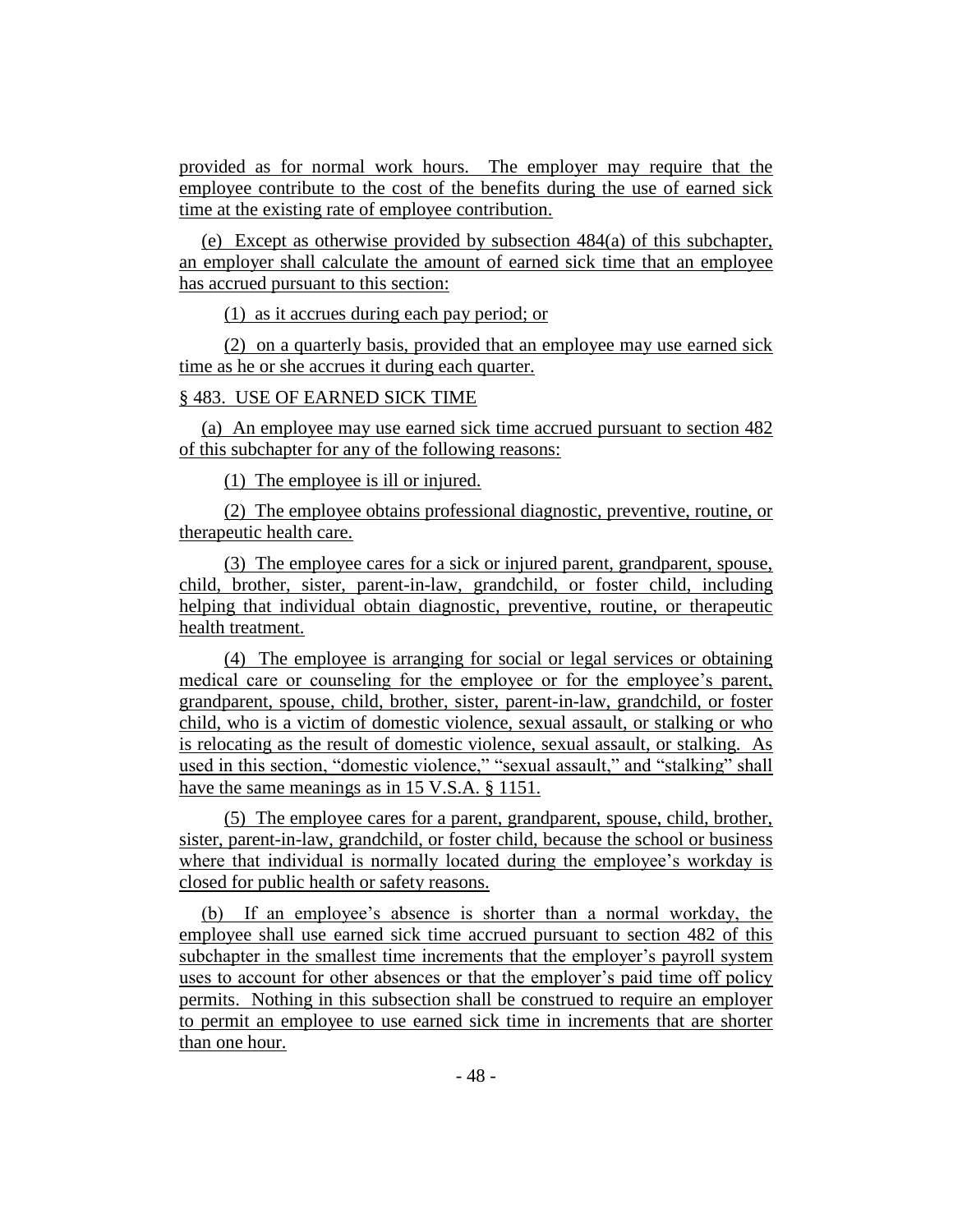(c) An employer may limit the amount of earned sick time accrued pursuant to section 482 of this subchapter that an employee may use to:

(1) from January 1, 2017 until December 31, 2018, no more than 24 hours in a 12-month period; and

(2) after December 31, 2018, no more than 40 hours in a 12-month period.

 $(d)(1)$  Except as otherwise provided in subsection 484(a) of this subchapter, earned sick time that remains unused at the end of an annual period shall be carried over to the next annual period and the employee shall continue to accrue earned sick time as provided pursuant to section 482 of this subchapter. However, nothing in this subdivision shall be construed to permit an employee to use more earned sick time during an annual period than any limit on the use of earned sick time that is established by his or her employer pursuant to subsection (c) of this section.

(2) If, at an employer's discretion, an employer pays an employee for unused earned sick time accrued pursuant to section 482 of this subchapter at the end of an annual period, then the amount for which the employee was compensated does not carry over to the next annual period.

(e) Upon separation from employment, an employee shall not be entitled to payment for unused earned sick time accrued pursuant to section 482 of this subchapter unless agreed upon by the employer.

(f)(1) An employee who is discharged by his or her employer after he or she has completed a waiting period required pursuant to subsection 482(b) of this subchapter and is subsequently rehired by the same employer within 12 months after the discharge from employment shall begin to accrue and may use earned sick time without a waiting period. However, the employee shall not be entitled to retain any earned sick time that accrued before the time of his or her discharge unless agreed to by the employer.

(2) An employee that voluntarily separates from employment after he or she has completed a waiting period required pursuant to subsection 482(b) of this subchapter and is subsequently rehired by the same employer within 12 months after the separation from employment shall not be entitled to accrue and use earned sick time without a waiting period unless agreed to by the employer.

(g) An employer shall not require an employee to find a replacement for absences, including absences for professional diagnostic, preventive, routine, or therapeutic health care.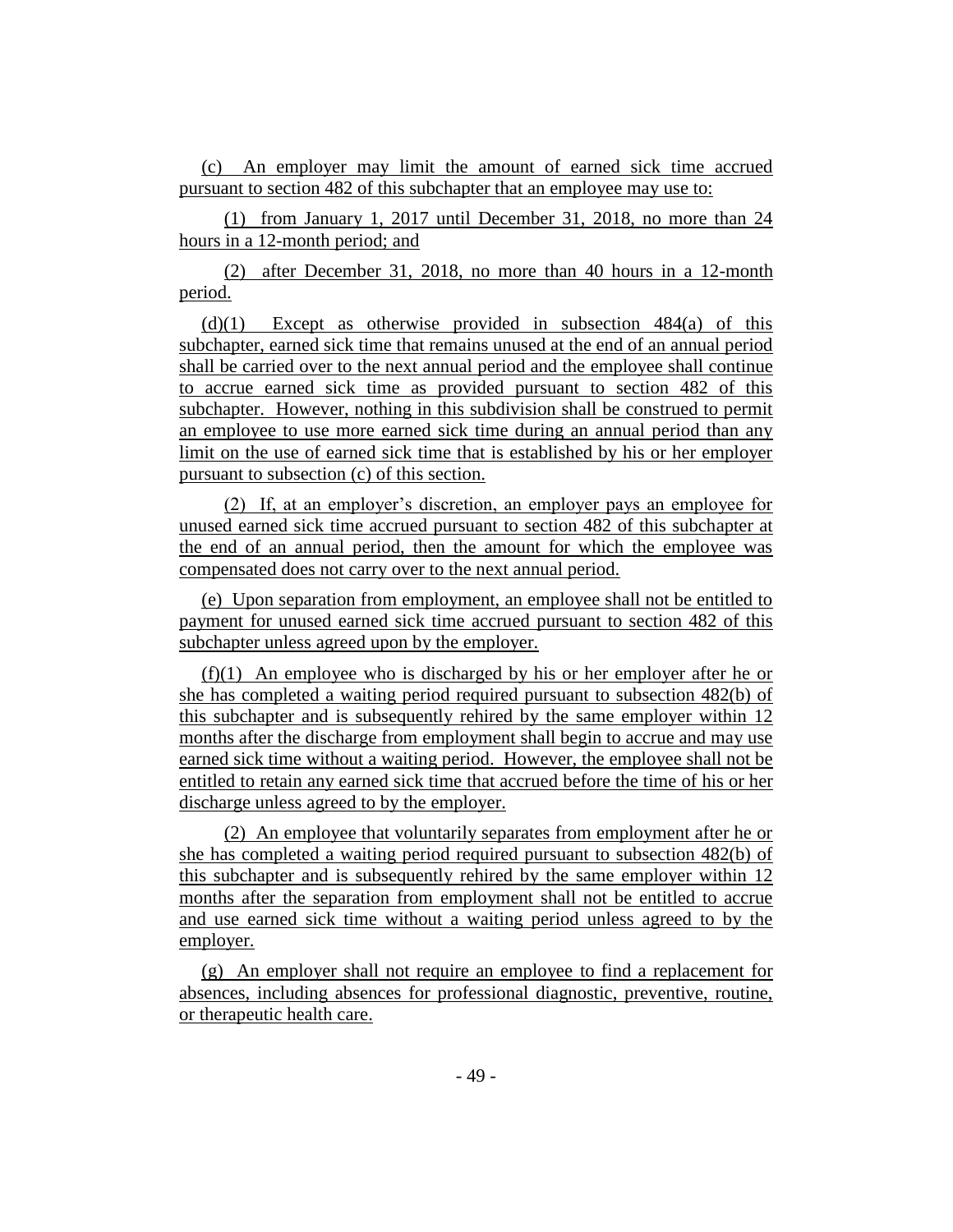(h) An employer may require an employee planning to take earned sick time accrued pursuant to section 482 of this subchapter to:

(1) make reasonable efforts to avoid scheduling routine or preventive health care during regular work hours; or

(2) notify the employer as soon as practicable of the intent to take earned sick time accrued pursuant to section 482 of this subchapter and the expected duration of the employee's absence.

(i)(1) If an employee is absent from work for one of the reasons listed in subsection (a) of this section, the employee shall not be required to use earned sick time accrued pursuant to section 482 of this subchapter and the employer will not be required to pay for the time that the employee was absent if the employer and the employee mutually agree that either:

(A) the employee will work an equivalent number of hours as the number of hours for which the employee is absent during the same pay period; or

(B) the employee will trade hours with a second employee so that the second employee works during the hours for which the employee is absent and the employee works an equivalent number of hours in place of the second employee during the same pay period.

(2) Nothing in this subsection shall be construed to prevent an employer from adopting a policy that requires an employee to use earned sick time accrued pursuant to section 482 of this subchapter for an absence from work for one of the reasons set forth in subsection (a) of this section.

(j) An employer shall post notice of the provisions of this section in a form provided by the Commissioner in a place conspicuous to employees at the employer's place of business. An employer shall also notify an employee of the provisions of this section at the time of the employee's hiring.

(k) An employee who uses earned sick time accrued pursuant to section 482 of this subchapter shall not diminish his or her rights under sections 472 and 472a of this title.

(l) The provisions against retaliation set forth in section 397 of this title shall apply to this subchapter.

(m)(1) The Commissioner shall investigate complaints that an employer has not complied with the requirements of this subchapter.

(2) If following an investigation and hearing, the Commissioner determines that an employer has failed to comply with the requirements of this subchapter, he or she may order appropriate relief, including payment for sick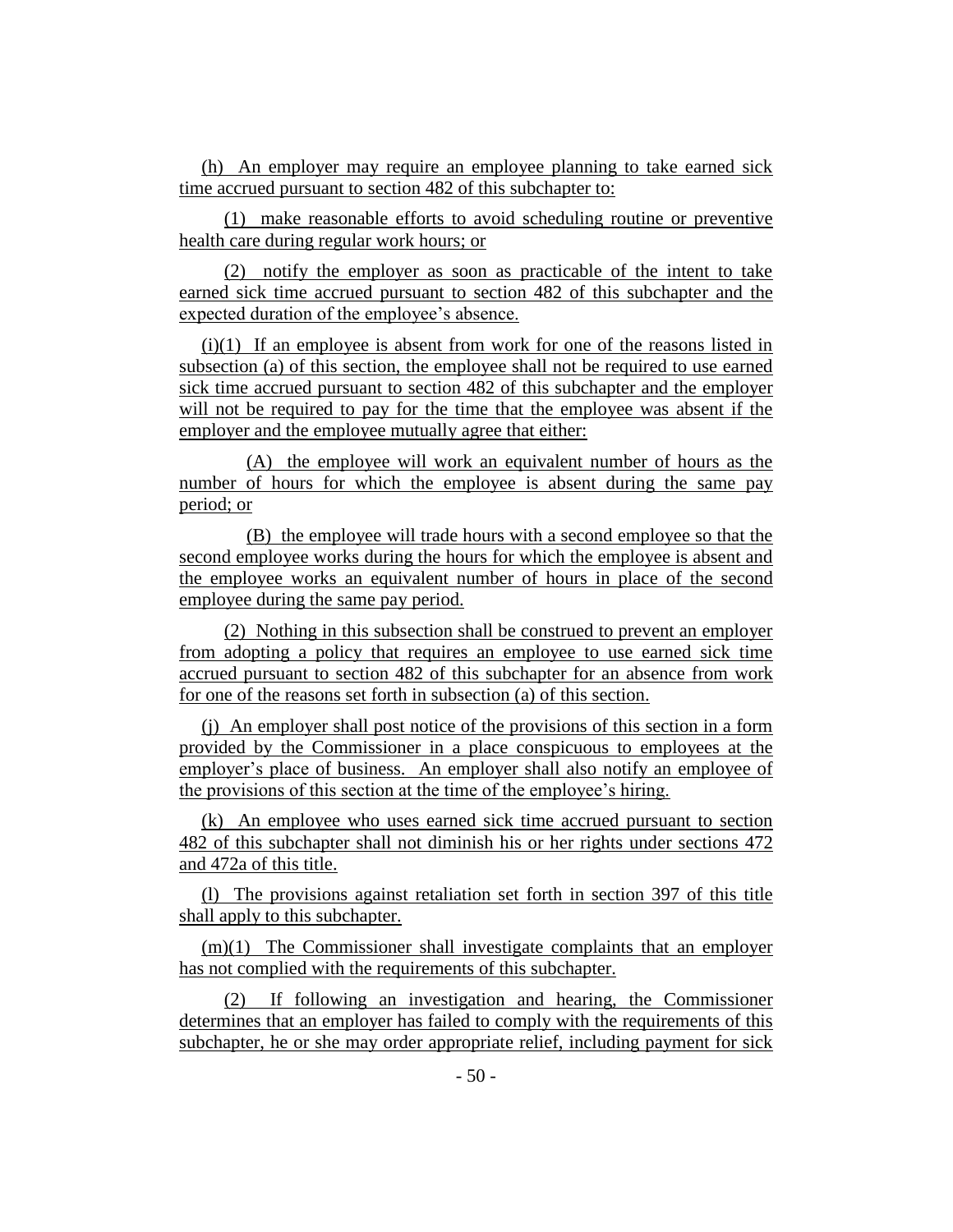days unlawfully withheld and the assessment of a fine pursuant to section 345 of this title.

(3) The Commissioner shall adopt rules to carry out the provisions of this subsection.

§ 484. COMPLIANCE WITH EARNED SICK TIME REQUIREMENT

(a) An employer shall be in compliance with this subchapter if either of the following occurs:

(1) The employer offers a paid time off policy or is a party to a collective bargaining agreement that provides the employee with paid time off from work that:

(A) he or she may use for all of the reasons set forth in subsection 483(a) of this subchapter; and

(B) accrues and may be used at a rate that is equal to or greater than the rate set forth in sections 482 and 483 of this subchapter.

(2) The employer offers a paid time off policy or is a party to a collective bargaining agreement that provides the employee with at least the full amount of paid time off from work required pursuant to sections 482 and 483 of this subchapter at the beginning of each annual period and the employee may use it at any time during the annual period for the reasons set forth in subsection 483(a) of this subchapter. If the employer provides an employee with the full amount of paid time off at the beginning of each annual period, the paid time off shall not carry over from one annual period to the next as provided in subdivision 483(d)(1) of this subchapter.

(b) Nothing in this subchapter shall be construed to require an employer that satisfies the requirements of subsection (a) of this section to provide additional earned sick time to an employee that chooses to use paid time off that could be used for the reasons set forth in subdivisions  $483(a)(1)$ –(5) of this subchapter for a different purpose.

(c) Nothing in this subchapter shall be construed to prevent an employer from providing a paid time off policy or agreeing to a collective bargaining agreement that provides a paid time off policy that is more generous than the earned sick time provided by this subchapter.

(d)(1) Nothing in this subchapter shall be construed to diminish an employer's obligation to comply with any collective bargaining agreement or paid time off policy that provides greater earned sick time rights than the rights provided by this subchapter.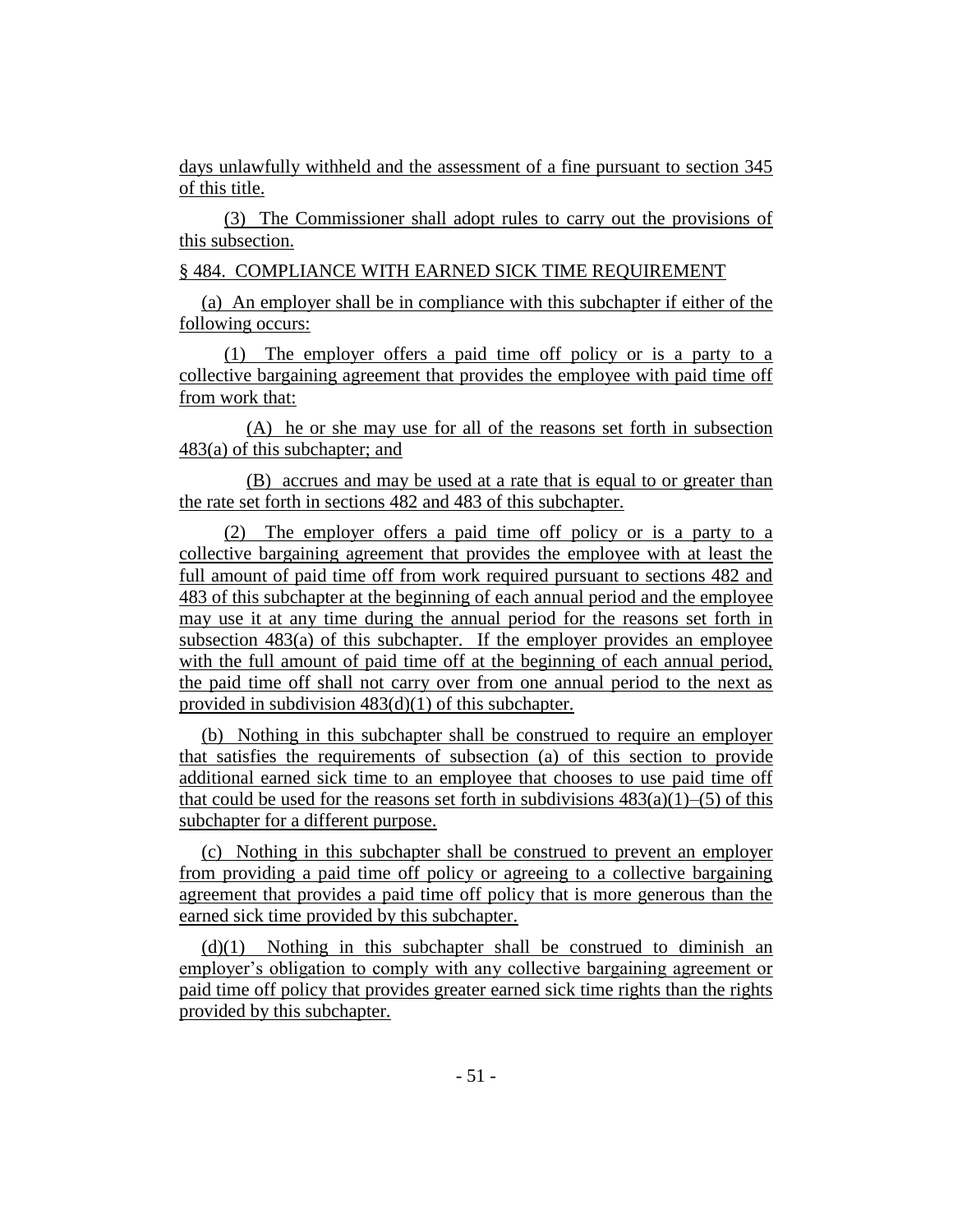(2) Nothing in this subchapter shall be construed to preempt or override the terms of a collective bargaining agreement that is in effect before January 1, 2017.

(e) A collective bargaining agreement or paid time off policy may not diminish the rights provided by this subchapter.

#### § 485. SEVERABILITY OF PROVISIONS

If any provision of this subchapter or the application of such provision to any person or circumstances shall be held invalid, the remainder of the subchapter and the application of such provisions to persons or circumstances other than those as to which it is held invalid shall not be affected thereby.

# § 486. NEW EMPLOYER EXEMPTION

(a) Notwithstanding any provision of this subchapter to the contrary, new employers shall not be subject to the provisions of this subchapter for a period of one year after the employer hires its first employee.

(b) For purposes of enforcement under subsections 483(l) and (m) of this subchapter, an employer shall be presumed to be subject to the provisions of this subchapter unless the employer proves that a period of no more than one year elapsed between the date on which the employer hired its first employee and the date on which the employer is alleged to have violated the provisions of this subchapter.

(c) No employer shall transfer an employee to a second employer with whom there is, at the time of the transfer, substantially common ownership, management, or control for the purposes of either employer claiming an exemption pursuant to subsection (a) of this section.

Sec. 5. 21 V.S.A. § 345 is amended to read:

# § 345. NONPAYMENT OF WAGES AND BENEFITS

(a) Each employer who violates sections 342 and 343 342, 343, 482, and 483 of this title shall be fined not more than \$5,000.00. Where the employer is a corporation, the president or other officers who have control of the payment operations of the corporation shall be considered employers and liable to the employee for actual wages due when the officer has willfully and without good cause participated in knowing violations of this chapter.

\* \* \*

# Sec. 6. DEPARTMENT OF LABOR REPORT

The Department of Labor shall, on or before January 15, 2019, report to the House Committee on General, Housing and Military Affairs and the Senate